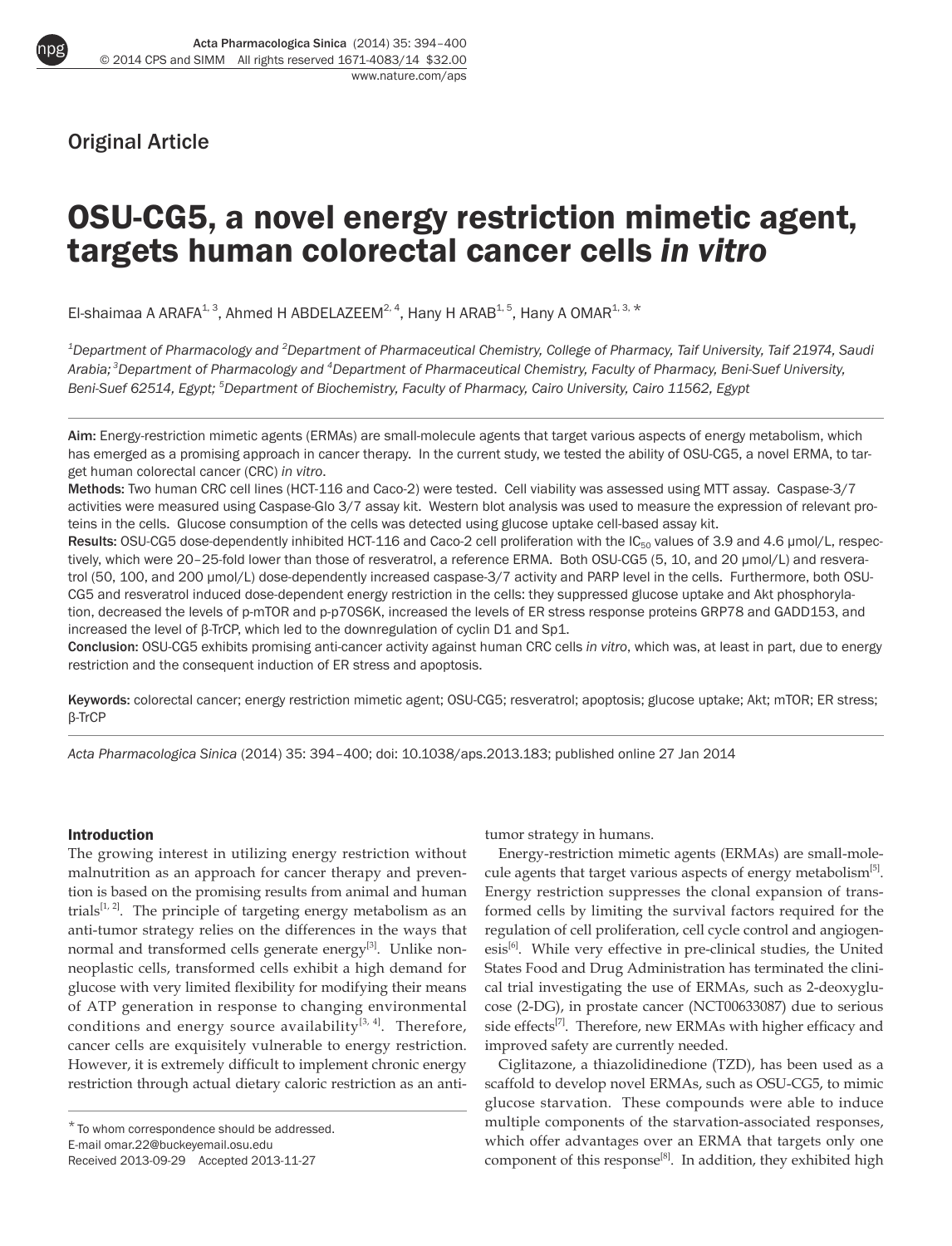antiproliferative activity in human prostate cancer LNCaP and human breast cancer MCF-7 cell lines<sup>[9]</sup>.

In the current study, we employed OSU-CG5, a novel ERMA, as a new therapeutic option for the treatment of colorectal cancer (CRC). A major challenge in the systemic treatment of CRC is the cellular resistance to conventional cytotoxic agents, which may be attributed to the heterogeneity of genetic abnormalities that are acquired during the course of carcinogenesis<sup>[10]</sup>. The direct link between obesity and CRC was used as the basis for selecting ERMAs as a novel treatment option for CRC<sup>[11-13]</sup>. We hypothesized that ERMAs will provide considerable advantages over traditional chemotherapeutic agents and will foster potentially successful strategies for the treatment of CRC. In the present study, we evaluated the *in vitro* antitumor effect of OSU-CG5 and its ability to target CRC through energy restriction compared to the reference ERMA, resveratrol.

# Materials and methods

## Reagents and antibodies

OSU-CG5 (Figure 1A) was obtained from Dr CHEN's laboratory at The Ohio State University. OSU-CG5 was dissolved in dimethyl sulfoxide (DMSO) at a final concentration of 0.1% or less and was then added to the cells. Resveratrol (Figure 1A) was obtained from Sigma-Aldrich Chemical Co (St Louis, MI, USA). Antibodies against various biomarkers were obtained from the following sources: 78 kDa glucose-regulated protein (GRP78), Akt, p-<sup>473</sup>Ser Akt, p-<sup>172</sup>Thr AMPK, AMPK, p-<sup>389</sup>Thr p70S6K, p70S6K, p-<sup>2448</sup>Ser mammalian target of rapamycin (mTOR) and mTOR from Cell Signaling Technologies (Danvers, MA, USA); Sp1, growth arrest and DNA damageinducible gene (GADD)153 and cyclin D1 from Santa Cruz Biotechnology (Santa Cruz, CA, USA); β-transducin repeat containing protein (β-TrCP) from Invitrogen; and β-actin from Sigma-Aldrich (St Louis, MO, USA). Mouse anti-poly (ADP-ribose) polymerase (PARP) monoclonal antibody was obtained from BD Pharmingen (San Diego, CA, USA). The enhanced chemiluminescence system that was used to detect the immunoblotted proteins was purchased from GE Healthcare (Little Chalfont, Buckinghamshire, UK). Other chemicals and reagents were obtained from Sigma-Aldrich, unless otherwise mentioned.

## Cell culture

The human colorectal carcinoma cell lines HCT-116 and Caco-2 were obtained from the American Type Culture Collection (Manassas, VA, USA). The cell lines were cultured in RPMI-1640 medium (Invitrogen, Carlsbad, CA, USA) supplemented with 10% fetal bovine serum (FBS; Invitrogen, Carlsbad, CA, USA), 1.5 g/L sodium bicarbonate, 2 mmol/L *L*-glutamine and 1% penicillin/streptomycin. The cells were cultured at 37°C in a humidified incubator containing 5% CO<sub>2</sub>.

## Cell viability analysis

Cell viability was assessed using 3-(4,5-dimethylthiazol-2-yl)- 2,5-diphenyltetrazolium bromide (MTT) assay as previously



Figure 1. The antiproliferative activity of OSU-CG5 on CRC cells. (A) The structures of OSU-CG5 and resveratrol. (B) Dose-dependent effects of OSU-CG5 and resveratrol on the viability of the CRC HCT-116 and Caco-2 cell lines after 48 h treatment. Mean±SD. *n*=6.

described $[14, 15]$ ; 6 replicates were performed for each sample. Briefly, CRC cells were seeded at a density of  $5x10<sup>3</sup>$  cells/well in 96-well flat-bottomed plates; then, 24 h later, the cells were treated with OSU-CG5 or resveratrol at the indicated concentrations. After 48 h, the medium was aspirated and replaced with 200 µL of RPMI-1640 medium containing 0.5 mg/mL MTT; the cells were incubated for 2 h. Supernatants were aspirated, and the reduced MTT dye was dissolved in 200 µL of DMSO per well. The absorbance at 570 nm was determined using a plate reader. The results were calculated by subtracting the blank readings, which did not contain cells, from the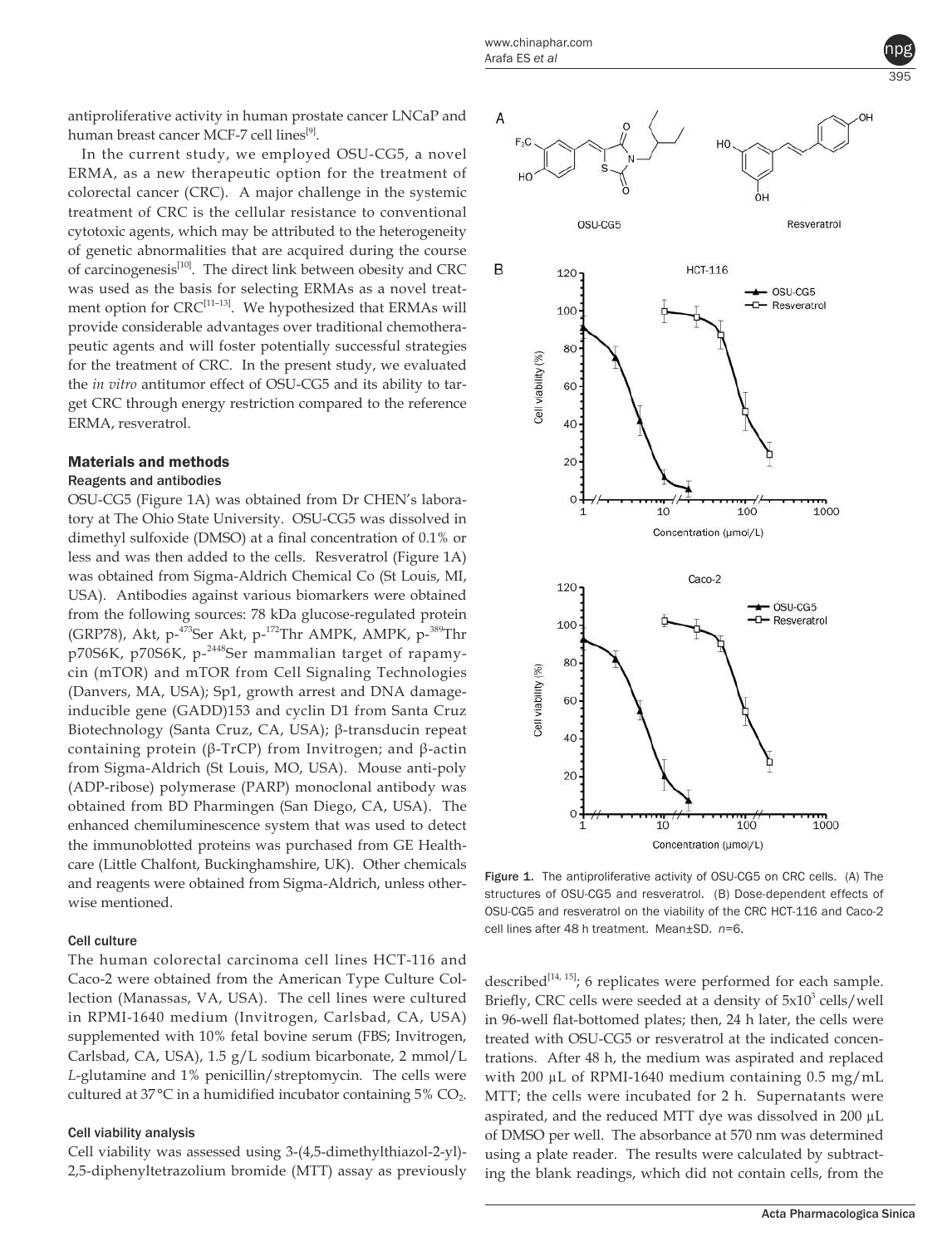sample readings.  $IC_{50}$  values were determined using CalcuSyn software (Biosoft, Cambridge, UK).

#### Caspase assays

The caspase-3/7 activities in HCT-116 cells treated with OSU-CG5 or resveratrol were measured using the Caspase-Glo 3/7 assay kit (Promega, Madison, WI, USA) according to the manufacturer's instructions. Briefly, the cells were seeded into an opaque polystyrene 96-well microtiter plate in six replicates. Following treatment, the prepared reagents were added (100 µL/well) and incubated in the dark for 30 min at room temperature. Following incubation, the luminescence was measured using a GloMax-96 Microplate Luminometer (Promega, Madison, WI, USA) at 560 nm, and the data are expressed in relative light units (RLU).

#### Immunoblotting

Western blot analysis was performed as previously reported<sup>[16]</sup>. Briefly, the treated cells were washed with PBS, resuspended in sodium dodecyl sulfate (SDS) sample buffer, sonicated, and boiled for 5 min. The cell lysates were centrifuged, and equivalent amounts of proteins were subjected to 10% SDSpolyacrylamide gel electrophoresis. Blots were transferred onto a nitrocellulose membrane using a semi-dry transfer cell. The membranes were washed three times with TBS containing 0.05% Tween 20 (TBST) and were then blocked with TBST containing 5% nonfat milk for 120 min. The membranes were then incubated with the appropriate primary antibodies in TBST containing 5% low fat milk at 4°C overnight and were then washed three times with TBST. The membranes were probed with goat anti-mouse or anti-rabbit IgG-horseradish peroxidase conjugated secondary antibodies for 90 min at room temperature and then washed three times with TBST. The immunoblots were detected using enhanced chemiluminescence. Western blot analysis was conducted on the HCT-116 and Caco-2 cell lines in a parallel fashion. The protein expression/phosphorylation profile was similar for both cell lines; therefore, the results from the HCT116 cells were used as a representative to avoid any redundancy.

#### Glucose uptake assay

The ability of the test compounds to inhibit glucose uptake was measured using the Glucose Uptake Cell-Based Assay Kit (Cayman, Ann Arbor, Michigan, USA) according to the manufacturer's instructions. Briefly, the cells were seeded at a density of  $5x10^3$  cells/well in 96-well flat-bottomed plates and were incubated overnight. The next day, the cells were treated for 48 h with OSU-CG5, resveratrol or vehicle in 100 µL of glucose- and serum-free media containing 150 µg/mL of the fluorescent glucose analog 2-deoxy-2-[(7-nitro-2,1,3-benzoxadiazol-4-yl)amino]-*D*-glucose (2-NBDG). At the end of the treatment, the plates were centrifuged for 5 min at 400×*g* at room temperature, and the supernatant was aspirated. Cell-Based Assay Buffer was added to each well (100 µL/ well). The reading of each well was immediately measured using a fluorescent microscope (excitation/emission=485 nm/

535 nm).

#### Statistical analysis

Statistical analyses were conducted using SPSS (Statistical Package for the Social Sciences) 9.0 software (SPSS Inc, Chicago, IL, USA). All results are presented as the mean±standard deviation (SD). Significant differences between the mean values were evaluated using a one-way analysis of variance (ANOVA), followed by the Neuman-Keuls test for multiple comparisons. Differences were considered significant at *P*<0.05.

#### Results

## OSU-CG5 causes greater cytotoxicity than resveratrol in the CRC cell lines

The dose-dependent cytotoxicity of OSU-CG5 was assessed in two CRC cell lines, HCT-116 and Caco-2, using MTT assays and was compared with that of resveratrol (Figure 1B). OSU-CG5 and resveratrol exhibited a differential, suppressive effect on the viability of these two cell lines, with the HCT-116 cell line being more susceptible than the Caco-2 cell line. The respective  $IC_{50}$  values of OSU-CG5 were 3.9 and 4.6  $\mu$ mol/L in the HCT-116 and Caco-2 cells, respectively, while the  $IC_{50}$ values for resveratrol were 94 and 116 µmol/L in the HCT-116 and Caco-2 cells, respectively. The antiproliferative activities of OSU-CG5 against these two cell lines were 20–25-fold higher than that of resveratrol.

## OSU-CG5 induces endoplasmic reticulum (ER) stress and apoptotic cell death in CRC cells

The caspase-3/7 assay indicated that treatment of the HCT-116 and Caco-2 cells with OSU-CG5 or resveratrol led to a dosedependent increase in the proportion of activated caspase-3/7 (Figure 2A), suggesting that the OSU-CG5- or resveratrolinduced cell death was, at least in part, due to apoptosis. The effect of the test compounds on apoptosis induction was further confirmed by Western blot analysis of HCT-116 cells (Figure 2B). Both OSU-CG5 and resveratrol induced dose-dependent increases in the proteolytic cleavage of PARP, a hallmark of apoptosis. In addition, treating HCT-116 cells with OSU-CG5 or resveratrol induced ER stress, as indicated by the dosedependent upregulation of ER stress response proteins, such as GRP78 and GADD153.

#### OSU-CG5 inhibits glucose uptake in the CRC cell lines

To investigate the hypothesis that OSU-CG5 targets glucose utilization in CRC cells, the suppressive effects of OSU-CG5 on the uptake of the fluorescent glucose analog, 2-NBDG were examined in comparison to resveratrol (Figure 3). Both agents inhibited glucose uptake in the CRC cell lines in a dosedependent manner. Furthermore, the glucose uptake assay indicated that the ability of OSU-CG5 or resveratrol to suppress the glucose uptake of the CRC cell lines paralleled their respective inhibitory activities on cell viability (Figure 1B), suggesting a potential causal link between these two cellular events.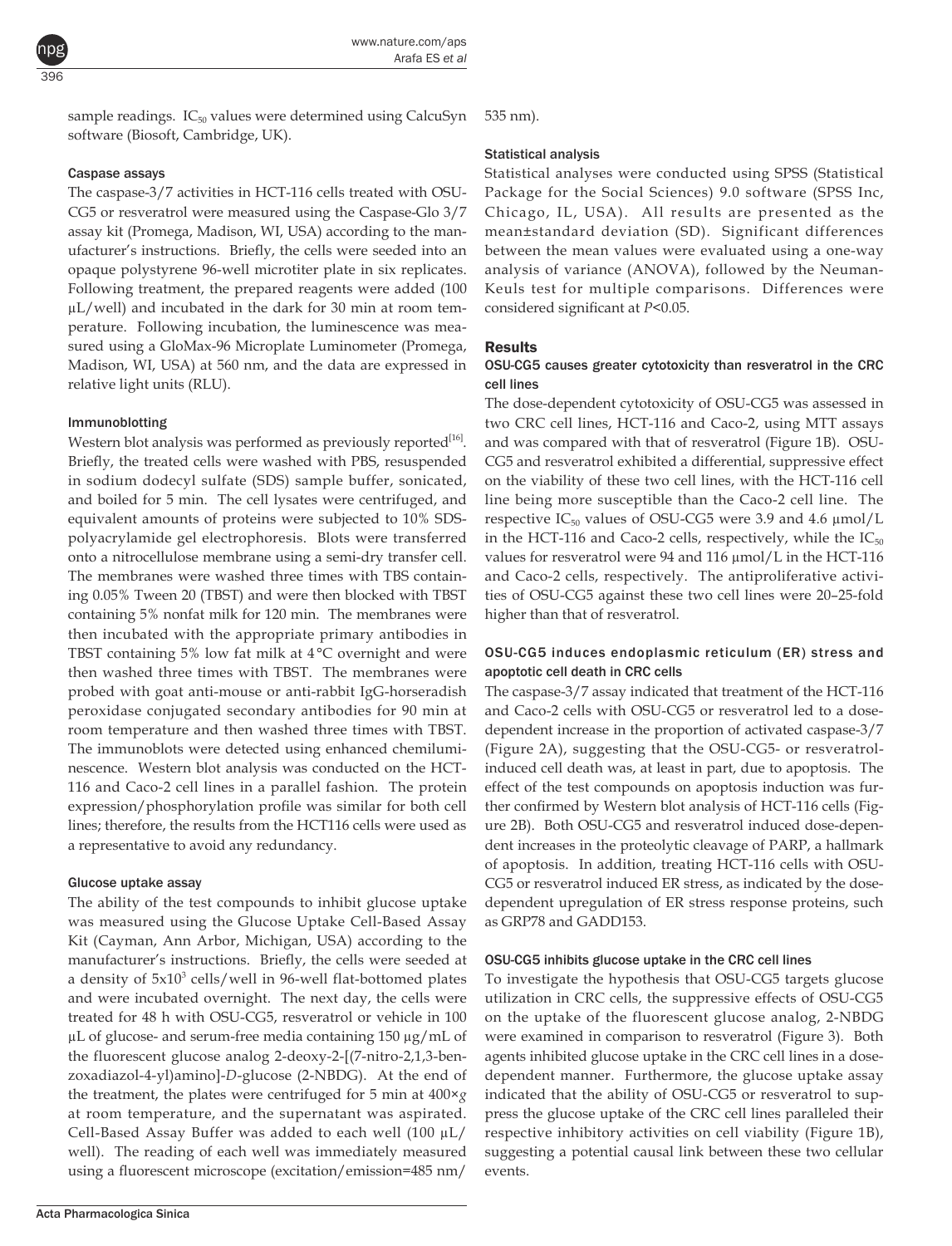

Figure 2. OSU-CG5 inhibits CRC cell growth by the induction of ER stress and apoptosis. (A) Caspase-3/7 activities were measured using the Caspase-Glo Assay Kit. Mean±SD. n=6. P<0.05, P<0.01 compared to vehicle (DMSO)-treated cells. (B) Western blot analysis of the expression levels of PARP, GRP78, and GADD153 in HCT-116 cells after the indicated treatment for 48 h in RPMI-1640 medium supplemented with 10% FBS; 30 µg of total protein was loaded in each well.

## The antiproliferative activity of OSU-CG5 is associated with energy restriction cellular responses

Western blot analysis indicated that both OSU-CG5 and resveratrol shared the reported activities of glucose starvation in eliciting energy restriction cellular responses in CRC cell lines. These responses include β-TrCP-facilitated protein degradation, ER stress and adenosine monophosphate-activated protein kinase (AMPK) activation<sup>[9, 17]</sup>. OSU-CG5 and resveratrol treatment led to a dose-dependent increase in β-TrCP expression, which led to the downregulation of its substrates, cyclin D1 and Sp1 (Figure 4). Furthermore, because AMPK inhibits mTOR-p70S6K signaling<sup>[18]</sup>, the increase in AMPK phosphorylation caused by OSU-CG5 and resveratrol was accompanied by a decrease in the levels of p-mTOR and p-p70S6K. The induction of ER stress by OSU-CG5 and resveratrol was dem-



Figure 3. OSU-CG5 inhibits glucose uptake in CRC cells. Glucose uptake was measured using the Glucose Uptake Cell-Based Assay Kit after the indicated treatments for 48 h. Mean±SD.  $n=6$ .  $\frac{bP}{0.05}$ ,  $\frac{cP}{0.01}$ compared to vehicle (DMSO)-treated cells.



Figure 4. The antiproliferative activity of OSU-CG5 in CRC cells is associated with energy restriction cellular responses. Western blot analysis of the expression levels of p-Akt, p-AMPK, β-TrCP, Sp1, Cyclin D1, p-mTOR, and p-p70S6K in HCT-116 cells after the indicated treatment for 48 h in RPMI-1640 medium supplemented with 10% FBS; 30 µg of total protein was loaded in each well.

397 npg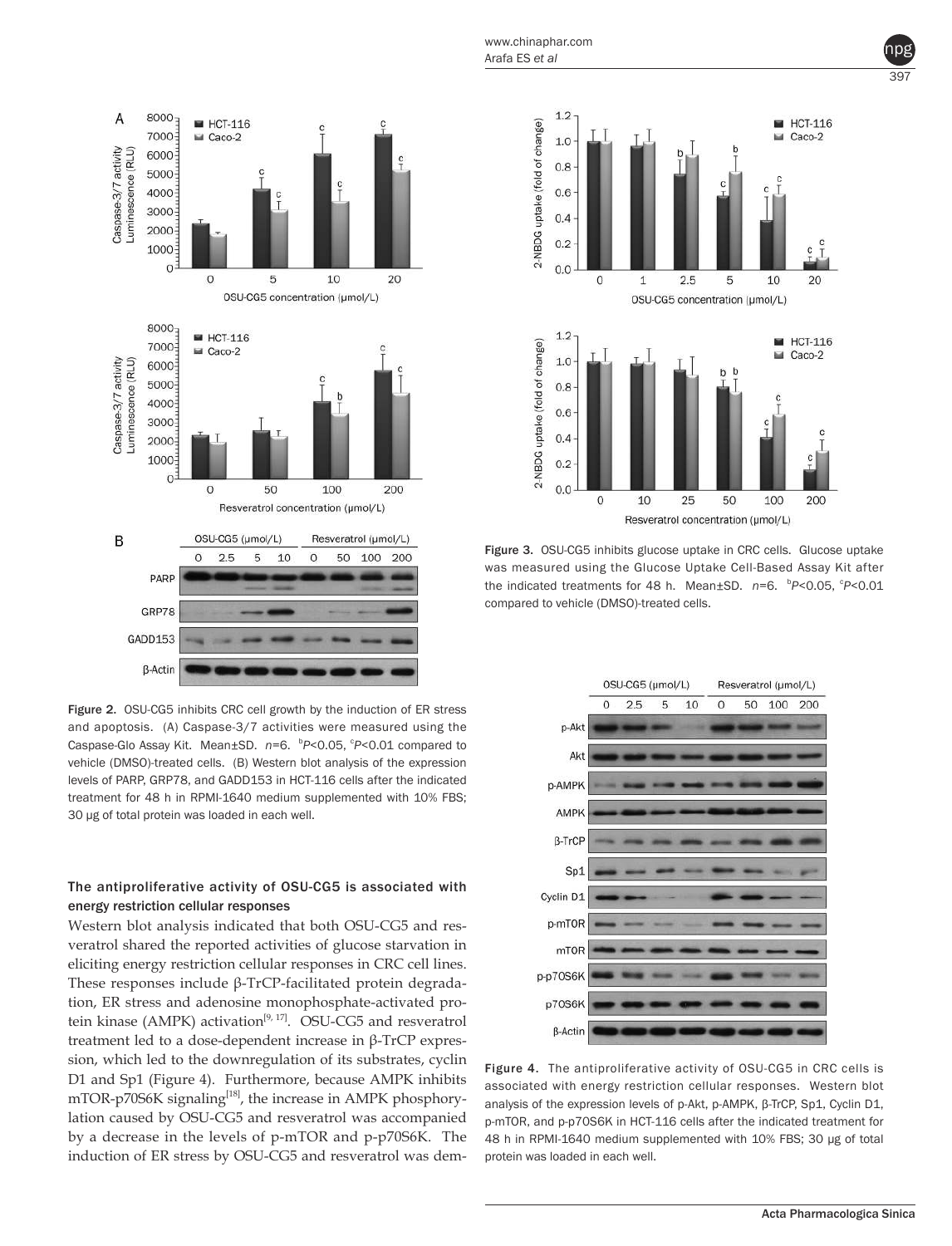onstrated by the upregulation of two ER stress biomarkers, DNA damage- and growth arrest-inducible gene (GADD)153 and glucose-regulated protein (GRP)78 (Figure 2B). Moreover, OSU-CG5 inhibited Akt phosphorylation, which is known to trigger aerobic glycolysis through different mechanisms<sup>[19, 20]</sup>. Akt inactivation might explain the enhanced inhibitory activity of OSU-CG5 on glucose utilization.

## **Discussion**

398

npg

In the current study, we demonstrated the antitumor effects of OSU-CG5 in CRC cells through energy restriction. Compatible with its reported mode of action in prostate cancer cells $^{[21]}$ , OSU-CG5 mediates apoptosis in CRC cells through energy restriction and the subsequent induction of ER stress and apoptosis. Increasing knowledge of the pathogenesis of CRC has facilitated the identification of pathways that can be targeted by effective preventive and therapeutic strategies<sup>[22-24]</sup>. Among them, energy restriction represents a promising strategy due to the direct link between obesity and  $\text{CRC}^{\{25, 26\}}$ . Additionally, the efficacy of energy restriction as a promising chemotherapeutic strategy was supported by the finding that the inhibition of glycolysis by dietary caloric restriction or ERMAs, such as 2-DG, suppresses xenograft tumor growth in many animal models<sup>[7, 21]</sup>.

Previous studies have suggested the importance of energy restriction employment in  $CRC^{[25, 26]}$ . Resveratrol is one of the compounds that have successfully changed the clinical course of patients with CRC through various mechanisms, including energy restriction<sup>[27–29]</sup>. On the other hand, OSU-CG5, by eliciting starvation-associated cellular responses through glucose uptake inhibition, has demonstrated a therapeutic value in targeting prostate cancer cells<sup>[21]</sup>.

Examination of the dose-dependent suppressive effects of OSU-CG5 compared to resveratrol on the viability of the CRC cell lines revealed differential antiproliferative potencies that paralleled the drug's inhibitory activities in glucose uptake (Figure 1B and 3). This OSU-CG5-induced cell death was, at least in part, attributable to apoptosis, as demonstrated by a dose-dependent increase in PARP cleavage. Both OSU-CG5 and resveratrol induced ER stress, and subsequently, apoptosis by eliciting starvation-associated cellular responses, such as

the inhibition of Akt and the activation of AMPK; these results are in agreement with our previous finding that the ERMA OSU-CG12 suppressed prostate cancer and breast cancer cells through the induction of energy restriction<sup>[9]</sup>. ER stress, as indicated by the upregulation of GRP78 and GADD153, as well as the activation of AMPK, has been reported as a target for selective cancer cell killing during calorie restriction $[7, 30]$ . Additionally, the inhibition of the PI3K/Akt signaling pathway by OSU-CG5 was confirmed by its suppressive effect on Akt phosphorylation and its downstream targets, such as mTOR and p70S6K. This finding is in agreement with the reported inhibition of Akt phosphorylation by caloric restriction in Hi-Myc transgenic mice<sup>[31]</sup>.

Moreover, our results showed that OSU-CG5 can facilitate β-TrCP-mediated proteolysis, the hallmark of energy restriction execution in cells, similar to TZDs<sup>[9]</sup>. The activation of β-TrCP-mediated proteolysis of target proteins, including cyclin D1 and Sp1, leads to cell cycle arrest and the transcriptional repression of a series of genes involved in the oncogenic transformation in CRC<sup>[32-34]</sup>.

These data suggest that OSU-CG5 offers several advantages over resveratrol. First, it has a lower  $IC_{50}$  in suppressing the growth of CRC cells. Second, OSU-CG5 treatment in mice was not associated with any evidence of systemic toxicity<sup>[21]</sup>. In conclusion, OSU-CG5 has promising anti-tumor activities against CRC cells. This ERMA induces ER stress and apoptosis in CRC cells through energy restriction mimetic effects (Figure 5). These findings support further investigation to clinically validate the antitumor effects of OSU-CG5.

#### Acknowledgements

The current work was supported by grant  $N_0$  1-434-2863 from the Deanship of Scientific Research, Taif University, Saudi Arabia. The authors would like to thank Dr Ching-shih CHEN at the Ohio State University for his insightful discussion and suggestions on the manuscript.

#### Author contribution

El-shaimaa A ARAFA and Hany A OMAR designed the research; El-shaimaa A ARAFA, Ahmed H ABDELAZEEM, Hany H ARAB, and Hany A OMAR performed the research;



Figure 5. Graphical abstract depicting the proposed anticancer mechanism of OSU-CG5 in colorectal cancer.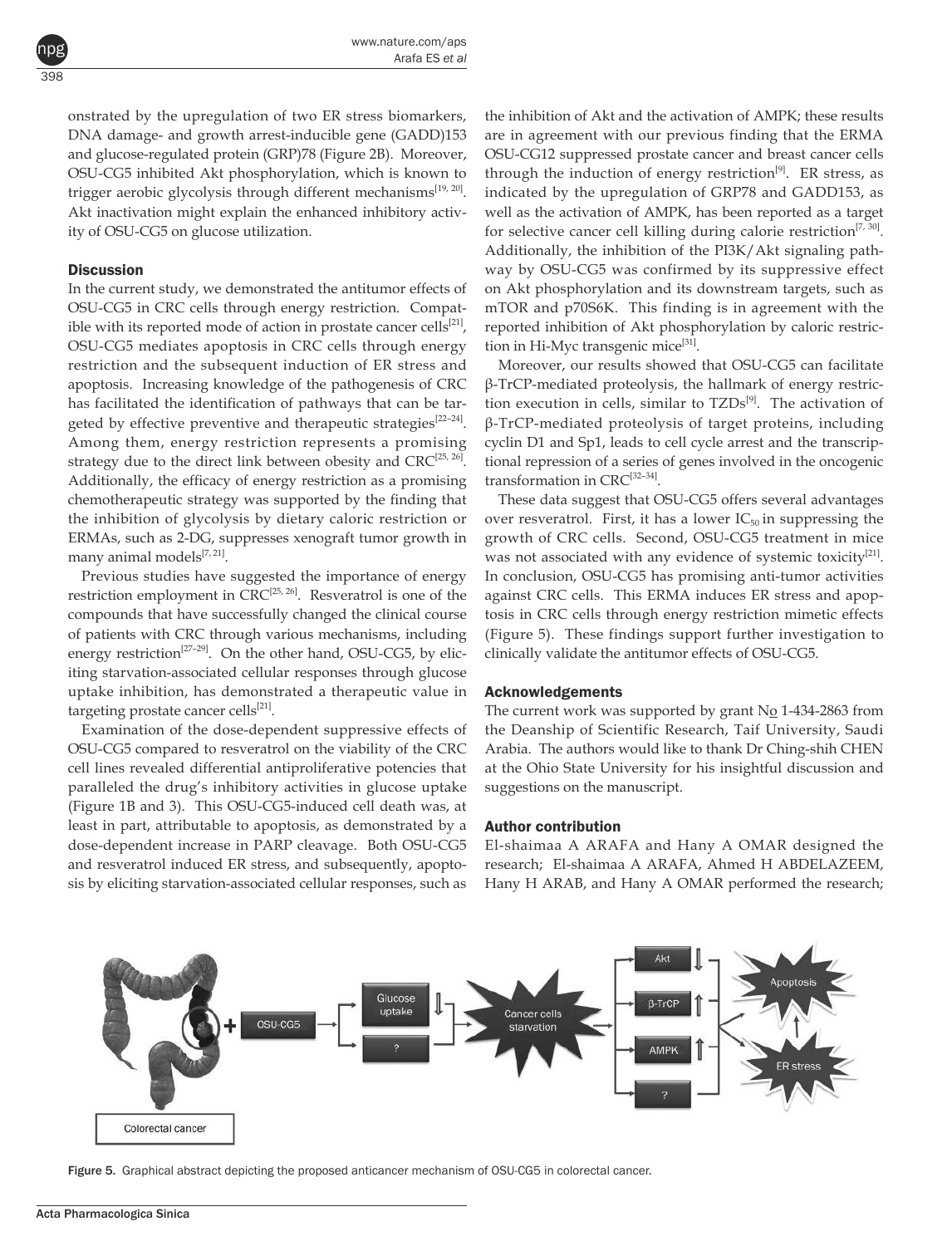

El-Shaimaa A ARAFA, Hany H ARAB, and Hany A OMAR analyzed the data; El-shaimaa A ARAFA, Hany H ARAB, and Hany A OMAR wrote the paper.

# Abbreviations

2-DG, 2-deoxyglucose; CRC, colorectal cancer; DMSO, dimethyl sulfoxide; ERMAs, energy restriction mimetic agents; GADD153, growth arrest and DNA damage-inducible gene 153; GRP78, 78 kDa glucose-regulated protein; mTOR, mammalian target of rapamycin; MTT, 3-(4,5-dimethylthiazol-2-yl)- 2,5-diphenyltetrazolium bromide; PARP, poly (ADP-ribose) polymerase; TZDs, thiazolidinedione; β-TrCP, β-transducin repeat containing protein.

### References

- 1 Omar HA, Berman-Booty L, Weng JR. Energy restriction: Stepping stones towards cancer therapy. Future Oncol 2012; 8: 1503–6.
- 2 Hursting S, Dunlap S, Ford N, Hursting M, Lashinger L. Calorie restriction and cancer prevention: a mechanistic perspective. Cancer Metab 2013; 1: 1–11
- 3 Cairns RA, Harris IS, Mak TW. Regulation of cancer cell metabolism. Nat Rev Cancer 2011; 11: 85–95.
- 4 DeBerardinis RJ, Lum JJ, Hatzivassiliou G, Thompson CB. The biology of cancer: metabolic reprogramming fuels cell growth and proliferation. Cell Metab 2008; 7: 11–20.
- 5 Omar HA, Berman-Booty L, Kulp SK, Chen CS. Energy restriction as an antitumor target. Future Oncol 2010; 6: 1675–9.
- 6 Thompson HJ, Zhu Z, Jiang W. Dietary energy restriction in breast cancer prevention. J Mammary Gland Biol Neoplasia 2003; 8: 133– 42.
- 7 Jiang W, Zhu Z, Thompson HJ. Dietary energy restriction modulates the activity of AMP-activated protein kinase, Akt, and mammalian target of rapamycin in mammary carcinomas, mammary gland, and liver. Cancer Res 2008; 68: 5492–9.
- 8 Omar HA, Salama SA, Arafa el SA, Weng JR. Antitumor effects of energy restriction-mimetic agents: thiazolidinediones. Biol Chem 2013; 394: 865–70.
- 9 Wei S, Kulp SK, Chen CS. Energy restriction as an antitumor target of thiazolidinediones. J Biol Chem 2010; 285: 9780–91.
- 10 Pancione M, Remo A, Colantuoni V. Genetic and epigenetic events generate multiple pathways in colorectal cancer progression. Patholog Res Int 2012; 2012: 509348.
- 11 Dirx MJ, van den Brandt PA, Goldbohm RA, Lumey LH. Energy restriction early in life and colon carcinoma risk: results of The Netherlands Cohort Study after 7.3 years of follow-up. Cancer 2003; 97: 46–55.
- 12 Hughes LA, van den Brandt PA, Goldbohm RA, de Goeij AF, de Bruine AP, van Engeland M, *et al*. Childhood and adolescent energy restriction and subsequent colorectal cancer risk: results from the Netherlands Cohort Study. Int J Epidemiol 2010; 39: 1333–44.
- 13 Thompson HJ, Zhu Z, Jiang W. Protection against cancer by energy restriction: all experimental approaches are not equal. J Nutr 2002; 132: 1047–9.
- 14 Omar HA, Sargeant AM, Weng JR, Wang D, Kulp SK, Patel T, *et al*. Targeting of the Akt-nuclear factor-kappa B signaling network by [1-(4-chloro-3-nitrobenzenesulfonyl)-1H-indol-3-yl]-methanol (OSU-A9), a novel indole-3-carbinol derivative, in a mouse model of hepatocellular carcinoma. Mol Pharmacol 2009; 76: 957–68.
- 15 Omar HA, Arafa el-SA, Salama SA, Arab HH, Wu CH, Weng JR. OSU-A9

inhibits angiogenesis in human umbilical vein endothelial cells via disrupting Akt–NF-κB and MAPK signaling pathways. Toxicol Appl Pharmacol 2013; 272: 616–24.

- 16 Omar HA, Chou CC, Berman-Booty LD, Ma Y, Hung JH, Wang D, *et al*. Antitumor effects of OSU-2S, a nonimmunosuppressive analogue of FTY720, in hepatocellular carcinoma. Hepatology 2011; 53: 1943– 58.
- 17 Chen CH, Huang PH, Chu PC, Chen MC, Chou CC, Wang D, *et al*. Energy restriction-mimetic agents induce apoptosis in prostate cancer cells in part through epigenetic activation of KLF6 tumor suppressor gene expression. J Biol Chem 2011; 286: 9968–76.
- 18 Inoki K, Zhu T, Guan KL. TSC2 mediates cellular energy response to control cell growth and survival. Cell 2003; 115: 577–90.
- 19 Rathmell JC, Fox CJ, Plas DR, Hammerman PS, Cinalli RM, Thompson CB. Akt-directed glucose metabolism can prevent Bax conformation change and promote growth factor-independent survival. Mol Cell Biol 2003; 23: 7315–28.
- 20 Elstrom RL, Bauer DE, Buzzai M, Karnauskas R, Harris MH, Plas DR, *et al*. Akt stimulates aerobic glycolysis in cancer cells. Cancer Res 2004; 64: 3892–9.
- 21 Berman-Booty LD, Chu PC, Thomas-Ahner JM, Bolon B, Wang D, Yang T, *et al*. Suppression of prostate epithelial proliferation and intraprostatic progrowth signaling in transgenic mice by a new energy restriction-mimetic agent. Cancer Prev Res (Phila) 2013; 6: 232–41.
- 22 Bialkowska AB, Yang VW. High-throughput screening strategies for targeted identification of therapeutic compounds in colorectal cancer. Future Oncol 2012; 8: 259–72.
- 23 Solier S, Zhang YW, Ballestrero A, Pommier Y, Zoppoli G. DNA damage response pathways and cell cycle checkpoints in colorectal cancer: current concepts and future perspectives for targeted treatment. Curr Cancer Drug Targets 2012; 12: 356–71.
- 24 Raina K, Agarwal C, Wadhwa R, Serkova NJ, Agarwal R. Energy deprivation by silibinin in colorectal cancer cells: a double-edged sword targeting both apoptotic and autophagic machineries. Autophagy 2013; 9: 697–713.
- 25 Kritchevsky D. Colorectal cancer: the role of dietary fat and caloric restriction. Mutat Res 1993; 290: 63–70.
- 26 Macrae FA. Fat and calories in colon and breast cancer: from animal studies to controlled clinical trials. Prev Med 1993; 22: 750–66.
- 27 Del Follo-Martinez A, Banerjee N, Li X, Safe S, Mertens-Talcott S. Resveratrol and quercetin in combination have anticancer activity in colon cancer cells and repress oncogenic microRNA-27a. Nutr Cancer 2013; 65: 494–504.
- 28 Park S, Park O. Modulation of cancer cell proliferation by cell survival signal Akt and tumor suppressive energy sensor AMP-activated protein kinase in colon cancer cells treated with resveratrol. Food Sci Biotechnol 2010; 19: 1537–41.
- 29 Fouad M, Agha A, Merzabani MA, Shouman S. Resveratrol inhibits proliferation, angiogenesis and induces apoptosis in colon cancer cells: Calorie restriction is the force to the cytotoxicity. Hum Exp Toxicol 2013; 32: 1067–80.
- 30 Saito S, Furuno A, Sakurai J, Sakamoto A, Park HR, Shin-Ya K, *et al*. Chemical genomics identifies the unfolded protein response as a target for selective cancer cell killing during glucose deprivation. Cancer Res 2009; 69: 4225–34.
- 31 Blando J, Moore T, Hursting S, Jiang G, Saha A, Beltran L, *et al*. Dietary energy balance modulates prostate cancer progression in Hi-Myc mice. Cancer Prev Res (Phila) 2011; 4: 2002–14.
- 32 Wei S, Chuang HC, Tsai WC, Yang HC, Ho SR, Paterson AJ, *et al*. Thiazolidinediones mimic glucose starvation in facilitating Sp1